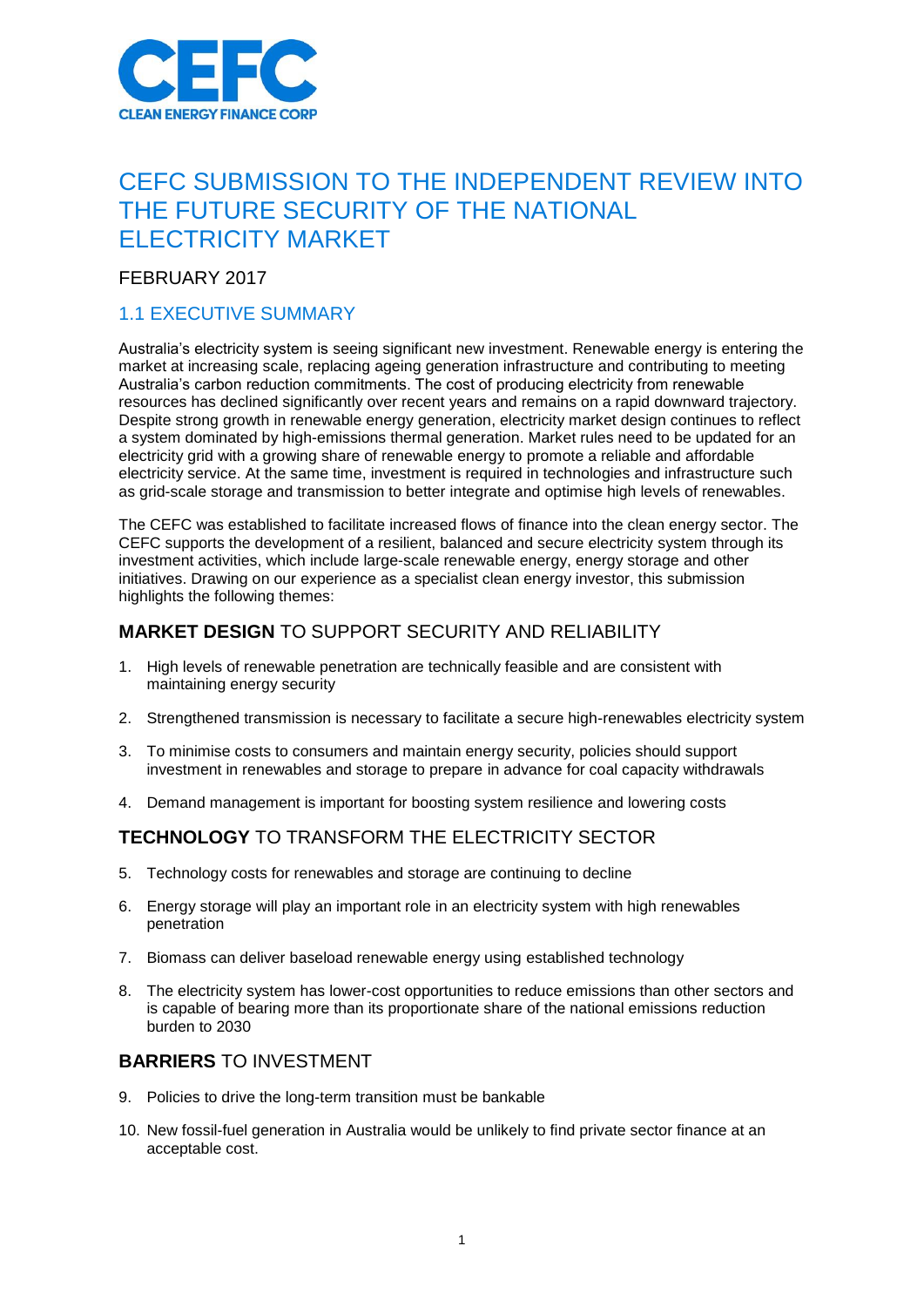## **MARKET DESIGN** TO SUPPORT SECURITY AND RELIABILITY

## 2.1 HIGH LEVELS OF RENEWABLE PENETRATION ARE TECHNICALLY FEASIBLE AND CONSISTENT WITH MAINTAINING ENERGY SECURITY

A number of studies [\(AECOM 2012,](http://jenny.riesz.com.au/wp-content/uploads/2013/06/100-Renewables-will-the-electricity-market-work.pdf) [AEMO 2013,](https://www.environment.gov.au/climate-change/publications/aemo-modelling-outcomes) [Elliston 2013,](http://www.ies.unsw.edu.au/sites/all/files/profile_file_attachments/LeastCostElectricityScenariosInPress2013.pdf) [Lenzen 2016,](http://www.sciencedirect.com/science/article/pii/S0306261916309400) [Teske 2016,](http://www.uts.edu.au/sites/default/files/article/downloads/ISF_100%25_Australian_Renewable_Energy_Report.pdf) [Blakers](http://www.aph.gov.au/DocumentStore.ashx?id=71eb3dce-8829-4eaa-b1e2-2eeab78f7f46&subId=463275)  [2017\)](http://www.aph.gov.au/DocumentStore.ashx?id=71eb3dce-8829-4eaa-b1e2-2eeab78f7f46&subId=463275) have considered the technical challenges of a high penetration of renewable energy in the Australian electricity system. The studies have found that while an increasing share of renewables will mean changes to the way the grid is managed, there are no technical barriers to achieving energy security with a very high share of renewables.

Variable renewable energy output can be managed by promoting geographic diversity of energy sources. Geographic diversity assists because over larger areas, weather conditions are less correlated. In principle, over a sufficiently large area and with adequate transmission links, an electricity system could operate entirely with renewable energy resources. In practice, even a system with high levels of geographically diverse renewables will require energy storage and demand management for energy security and reliability.

Managing a growing share of renewables in the generation fleet will also depend on a strengthened transmission system and is likely to also involve a range of dispatchable renewable energy and storage technologies such as pumped hydro, biomass, grid-scale batteries and concentrated solar power. Depending on the cost path of these technologies, there is likely to be an ongoing role for some gas-fired generation to support variable renewable energy during the transition to a lowcarbon electricity system. Integrating a higher share of renewable energy will also be facilitated by improvements to wind and solar forecasting, improving markets for frequency control and ancillary services, promoting demand management and making other changes to market rules such as aligning market dispatch and settlement intervals (the five-minute settlement rule change request).

## 2.2 STRENGTHENED TRANSMISSION IS NECESSARY TO FACILITATE A SECURE HIGH-RENEWABLES ELECTRICITY SYSTEM

The National Electricity Market comprises five interconnected regional markets. Investment in transmission upgrades between and within regions will promote improved access to high-quality renewable energy resources and enhance grid stability. A recent paper for the CEFC [\(Jacobs](http://www.cleanenergyfinancecorp.com.au/media/222968/benefits-of-transmission-upgrades-in-a-transforming-electricity-sector.pdf) [CEFC](http://www.cleanenergyfinancecorp.com.au/media/222968/benefits-of-transmission-upgrades-in-a-transforming-electricity-sector.pdf) 2016) looked at a range of published studies and found that under a range of emissions reduction targets, significant upgrades of interregional transmission capacity would be required to allow exploitation of the available renewable resources to replace the retiring coal generation fleet.

Investment in strengthening transmission interconnections between regions will help balance supply and demand, reduce price volatility, promote access to least-cost renewable energy resources and boost system redundancy in a grid with high renewables penetration. Augmenting interconnectors to South Australia and Tasmania would lead to a wide range of market and system security benefits. For example, augmenting South Australia's interconnectors would add resilience and potentially avoid system stress during periods of high demand, and a second interconnector across Bass Strait could unlock additional value in Tasmania's hydro system by allowing it to provide energy storage services for the mainland states.

Regulation of transmission investment should facilitate higher renewables penetration. Without changes, however, the Regulatory Investment Test for Transmission (RIT-T) is unlikely to deliver sufficient timely investment in transmission infrastructure to cope with the needs of Australia's future electricity system. As currently implemented, the RIT-T favours smaller upgrades to transmission capacity; it does not adequately consider the option value of proposed new investment; it uses inappropriately high discount rates; and it does not consider all relevant externalities. In addition, its single-asset focus means it cannot take into account the synergistic benefits of multiple augmentations, despite studies such as AEMO's [National Transmission Network Development Plan](https://www.aemo.com.au/-/media/Files/Electricity/NEM/Planning_and_Forecasting/NTNDP/2016/Dec/2016-NATIONAL-TRANSMISSION-NETWORK-DEVELOPMENT-PLAN.pdf) finding greater total net benefits when transmission investments are coordinated to create a more interconnected NEM. The COAG Energy Council has announced a review of the Australian Energy Regulator's RIT-T guidelines to better reflect the system benefits of upgrade options, including benefits relating to system security and renewable energy and climate policies.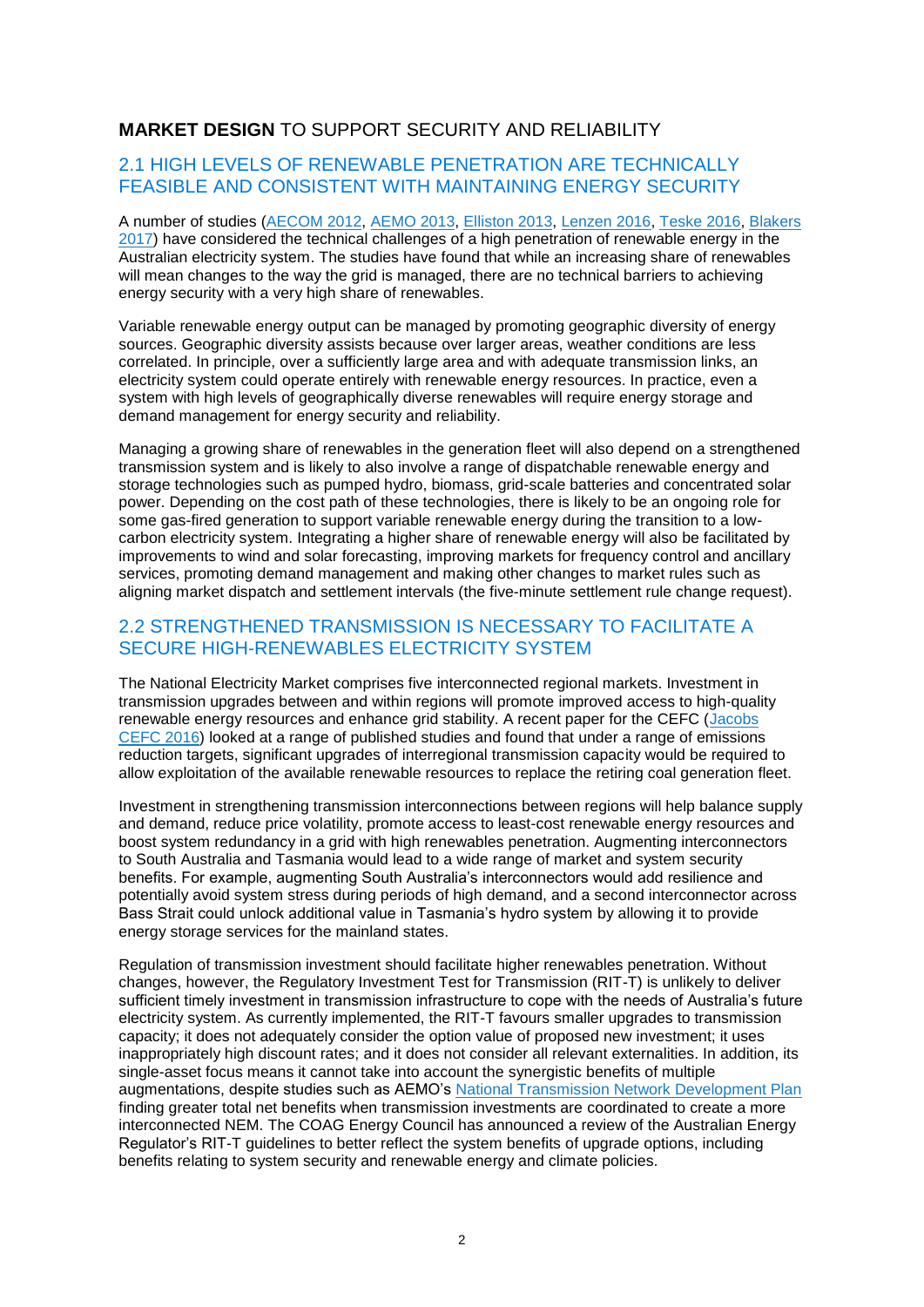## 2.3 TO MINIMISE COSTS TO CONSUMERS AND MAINTAIN ENERGY SECURITY, POLICIES SHOULD SUPPORT INVESTMENT IN RENEWABLES AND STORAGE TO PREPARE IN ADVANCE FOR COAL CAPACITY WITHDRAWALS

Over time, decarbonising the electricity system will involve decreasing the share of fossil-fuel generation and increasing the share of renewable energy. If ageing coal-fired generation capacity is withdrawn before new renewable energy capacity is available to meet the shortfall, prices are likely to be higher and more volatile. To facilitate a smooth transition to a high-renewables system and avoid price spikes, policies should support early investment in renewables to prepare in advance for coal capacity withdrawals.

Meeting Australia's emissions reduction targets will require significant new investment in electricity infrastructure, and whatever the technology, the transition will involve higher economic costs than business as usual. Economic modelling exercises over recent years (most recently [Jacobs](http://www.climatechangeauthority.gov.au/reviews/special-review/modelling-illustrative-electricity-sector-policies) CCA [2016\)](http://www.climatechangeauthority.gov.au/reviews/special-review/modelling-illustrative-electricity-sector-policies) have consistently found that there are policy tools available to minimise the cost impact on consumers.

## 2.4 DEMAND MANAGEMENT IS IMPORTANT FOR BOOSTING SYSTEM RESILIENCE AND LOWERING COSTS

Incentives for demand management – changing the time profile of demand or reducing peak demand through voluntary load reduction – are important for adapting to a higher level of renewables penetration. As well as providing flexibility to smooth demand in response to variations in renewable energy output, demand management can reduce the need for peaking generation and network assets that are only built for infrequent episodes of peak demand and potentially avert crises during periods of system-wide high demand. But the incentives to provide demand management services are currently weak in Australia.

The CEFC is working with a number of demand management technology providers, and we welcome the Australian Energy Regulator's move to [develop](https://www.aer.gov.au/networks-pipelines/guidelines-schemes-models-reviews/demand-management-incentive-scheme-and-innovation-allowance-mechanism) a new incentive scheme to promote demand management.

## **TECHNOLOGY** TO TRANSFORM THE ELECTRICITY SECTOR

#### 2.5 TECHNOLOGY COSTS FOR RENEWABLES AND STORAGE ARE CONTINUING TO DECLINE

A highly competitive global market for component manufacturing and ongoing improvements in solar cell efficiency have significantly driven down **solar** costs. **Wind** costs have declined with better capacity factors and longer project lives. A recent global expert survey [\(Wiser 2016\)](https://emp.lbl.gov/publications/forecasting-wind-energy-costs-and-cos) forecasts a further 24% reduction in wind technology costs in real terms by 2030. Larger rotors, better rotor design, taller towers, lower financing costs and more durable components are all expected to continue to contribute to lower wind costs in coming decades.

While wind and solar technology costs have declined and are expected to continue to decline, fuel and equipment costs for thermal generation technologies are not declining.

### 2.6 ENERGY STORAGE WILL PLAY AN IMPORTANT ROLE IN AN ELECTRICITY SYSTEM WITH HIGH RENEWABLES PENETRATION

Grid-scale storage – such as pumped hydro, grid-scale batteries, solar thermal with storage, and behind-the-meter battery storage systems coordinated through smart-grid technology – will play an important role in ensuring that electricity supply is available when required.

Using grid-scale energy storage to respond to short-term fluctuations in demand is not new. Globally, the largest installed grid-scale storage technology is pumped hydro, which has been deployed in Japan and the United States primarily to balance relatively inflexible output from nuclear.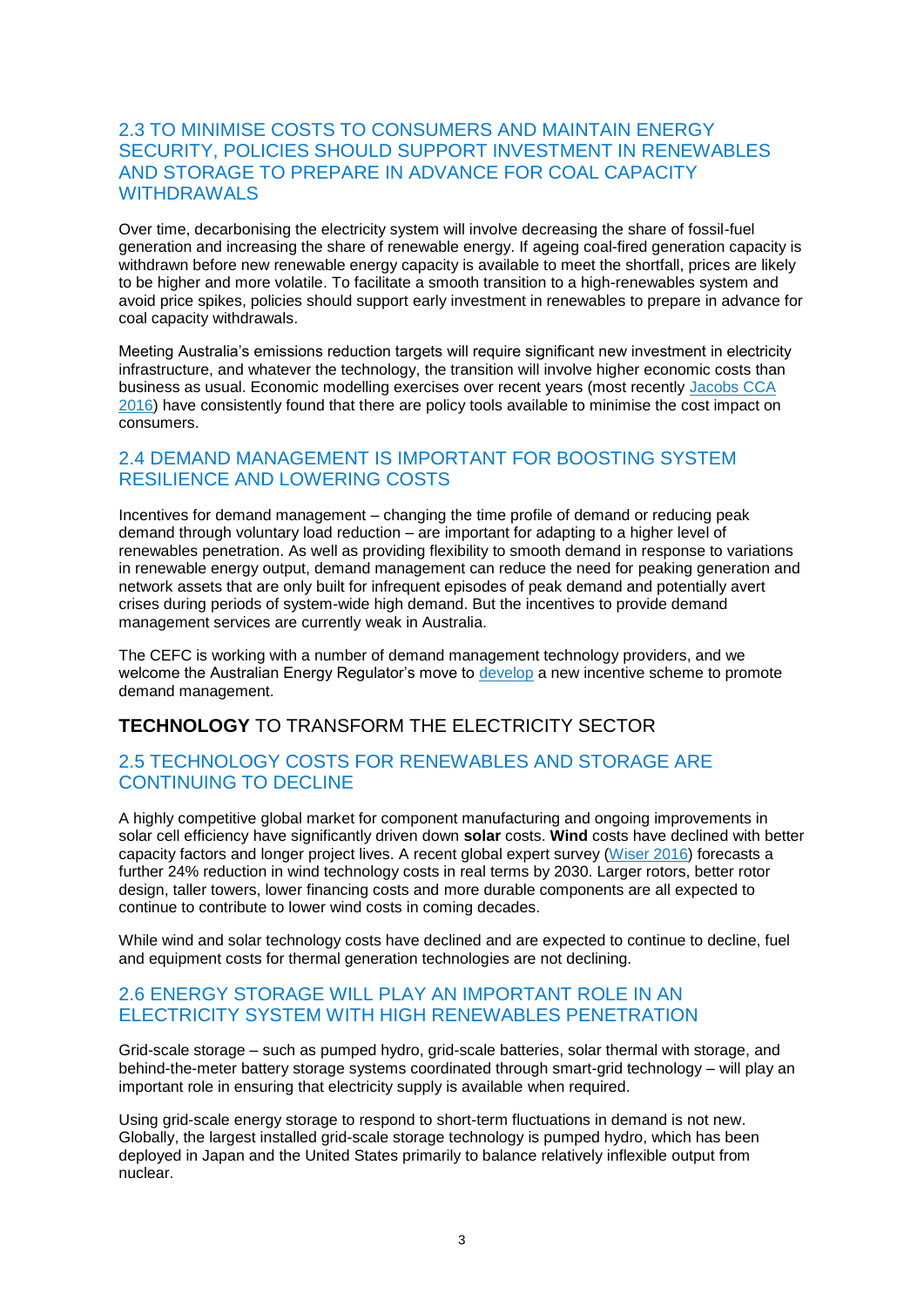Bloomberg New Energy Finance reports that 90% of the 700 MW of utility-scale storage projects commissioned around the world in 2016 used lithium-ion batteries. The United Kingdom grid operator recently awarded 500 MW of energy storage contracts as part of its 2016 capacity auction, and California has mandated 1.3 GW of energy storage by 2020, with more than 400 MW already under contract. This month, the Victorian Government has called for expressions of interest to install 20 MW of grid-scale battery storage in western Victoria to strengthen the grid.

Australia's policy and regulatory regime for storage is still emerging but the CEFC is working with a number of proponents who are looking to bring storage projects to market.

Proposed rule changes such as aligning market dispatch and settlement intervals (known as fiveminute settlement) would make fast-response technologies such as battery storage more economic, as well as increasing commercial opportunities for demand management.

#### 2.7 BIOMASS CAN DELIVER BASELOAD RENEWABLE ENERGY USING ESTABLISHED TECHNOLOGY

With abundant land for agriculture and forestry, Australia is ideally placed to take advantage of biomass to generate baseload renewable energy for the National Electricity Market, particularly through increased generation using sugarcane waste or municipal and commercial waste biomass and by co-firing wood pellets in coal-fired power stations.

While **biomass from sugarcane waste** has been used for electricity generation in Australia for decades, the feedstock remains underutilised and there are material opportunities to boost biomass generation to make better use of available resources.

**Combusting wood pellets** in coal-fired power plants is increasingly common overseas. Since 2013, the Drax power station, the largest plant in the United Kingdom with nearly 4,000 MW of installed capacity, has converted three of its six units to run exclusively on biomass. Sustainable production of biomass for fuel combustion boosts employment in regional areas, and co-firing biomass at existing coal-fired plants can help to derive additional value from existing generation and connection assets. The CEFC has commissioned analysis of the economics of local wood pellet production and biomass conversion of Australian coal-fired power stations to be released later this year.

#### 2.8 THE ELECTRICITY SYSTEM HAS LOWER-COST OPPORTUNITIES TO REDUCE EMISSIONS THAN OTHER SECTORS AND IS CAPABLE OF BEARING MORE THAN ITS PROPORTIONATE SHARE OF THE NATIONAL EMISSIONS REDUCTION BURDEN TO 2030

The electricity sector has fewer direct sources of emissions and has lower-cost and betterunderstood opportunities for reducing emissions than other sectors. Australia's electricity market – one of the most emissions-intensive electricity systems in the world – is also responsive to policy signals: official emissions data show that during the operation of a carbon price in 2013, electricity emissions were 9% below the 5-year average before the carbon price was introduced (187 Mt vs 205 Mt). By contrast, our experience as a clean energy investor has shown that emissions from transport and industry face a number of barriers including a lack of established or cost-effective technical solutions, a lack of policy support, behavioural impediments and diffuse sources of emissions.

Wind and solar farms are typically quick to construct (1-2 years after financial close) and the industry faces few supply constraints on materials and components. The recent increase in wind and solar construction indicates that renewables are capable of being rolled out rapidly.

For those reasons, the electricity system is capable of rapid transformation and is likely to bear a larger share of the national emissions reduction burden in the early years of Australia's shift to a low-carbon economy.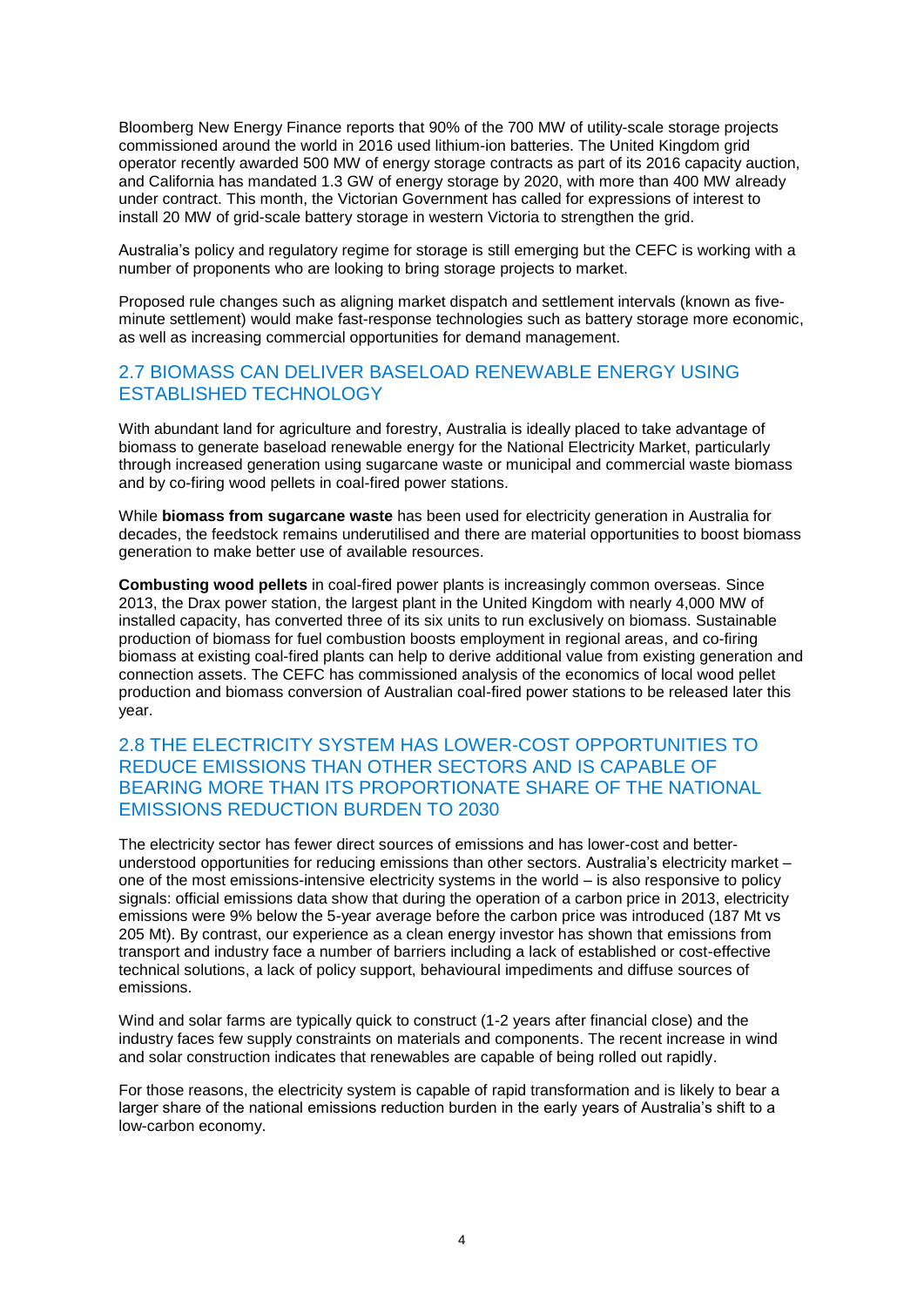# **BARRIERS** TO INVESTMENT

#### 2.9 POLICIES TO DRIVE THE LONG-TERM TRANSITION MUST BE BANKABLE

While costs for renewable energy technologies are continuing to decline, there is still no market for investment in utility-scale low-carbon generation capacity without investment support mechanisms. Long-term investment support mechanisms backed by governments are still necessary to drive low carbon energy generation to meet carbon targets.

A range of policies can drive decarbonisation of the electricity sector, including pricing mechanisms such as carbon pricing or an emissions intensity target; 'technology-pull' policies such as a renewable energy target, a low-emissions target, or reverse auctions with contracts for difference; or regulatory interventions such as regulated closures or absolute baselines. Policies vary in terms of their impact on wholesale and retail electricity prices, generator profits, resource costs and the rate of construction of new generation capacity. Recent modelling reports (such as [Jacobs CCA](http://www.climatechangeauthority.gov.au/sites/prod.climatechangeauthority.gov.au/files/files/SR%20Modelling%20reports/Jacobs%20modelling%20report%20-%20electricity.pdf)  [2016](http://www.climatechangeauthority.gov.au/sites/prod.climatechangeauthority.gov.au/files/files/SR%20Modelling%20reports/Jacobs%20modelling%20report%20-%20electricity.pdf) and [Frontier Economics AEMC 2016\)](http://aemc.gov.au/Markets-Reviews-Advice/Integration-of-energy-and-emissions-reduction-poli/Final/AEMC-documents/Frontier-Economics-Report.aspx) compare some or all of these policies.

Given the long-term nature of the transformation of the electricity system, a stable 'bankable' policy framework is necessary to promote investor confidence and capital availability and reduce risk, financing costs and the overall costs of the transition.

**Renewable energy auctions** are emerging as a dominant policy tool for electricity sector changes, with more than 90 renewable energy auctions in operation globally. Auctions use market competition and discipline to keep downward pressure on project costs, and long-term contracts with a government counterparty (typically power purchase agreements, feed-in tariffs or contracts for difference) provide certainty over revenues which in turn reduces financing costs. Reverse auctions have been used by the Australian Government – the Emissions Reduction Fund is an example of this structure.

A well-designed auction program ensures that project bids are designed to meet the needs of the electricity system. For example, an auction round could invite proposals that use energy storage to dispatch power during afternoon and evening daily peaks, or provide other [system value](http://www.iea.org/publications/freepublications/publication/Next_Generation_Windand_Solar_PowerFrom_Cost_to_ValueFull_Report.pdf) services. Staging periodic auctions on a multi-year timetable ensures that contracts capture reductions in technology costs, attract new project developers to the market to increase competition and allow the procurement process to respond to changes in market needs over time.

State and territory governments in Australia are using auctions to support new renewable energy investment. The Australian Capital Territory and Queensland have conducted auctions; South Australia has a tender-based procurement for renewables underway; Victoria has called for expressions of interest for a battery storage tender, and Victoria, New South Wales and Queensland are expected to conduct renewables auctions in coming years. Contracts can be designed to [share risk](https://www.iea.org/publications/freepublications/publication/REPOWERINGMARKETS.pdf) between investors, consumers and governments.

#### 2.10 NEW FOSSIL-FUEL GENERATION IN AUSTRALIA WOULD BE UNLIKELY TO FIND PRIVATE SECTOR FINANCE AT AN ACCEPTABLE COST

**Coal-fired generation capacity** is being withdrawn from the National Electricity Market: since 2012, nine coal-fired power plants with a total capacity of more than 3,500 MW have closed. Further withdrawals are anticipated, with Hazelwood Power Station (1,600 MW) scheduled to close in 2017 and Liddell Power Station (2,000 MW) scheduled to close in 2022. The Australian Energy Market Operator's [2016 National Transmission Network Development Plan](http://www.aemo.com.au/-/media/Files/Electricity/NEM/Planning_and_Forecasting/NTNDP/2016/Dec/2016-NATIONAL-TRANSMISSION-NETWORK-DEVELOPMENT-PLAN.pdf) projects that up to 15.5 GW of coal-fired generation capacity may be withdrawn from service in the next 20 years under a neutral economic growth scenario. There is no new coal-fired capacity among current proposals registered with AEMO. Coal-fired generation tends to be relatively inflexible and not suited to a market with higher levels of renewable energy penetration and declines in daytime demand as a result of rooftop solar generation.

While the range of cost estimates for new coal-fired generation capacity are broadly comparable with new renewable energy capacity (excluding any cost for carbon emissions), negative investor perceptions mean that new investment in coal-fired capacity would be unlikely to be financed by